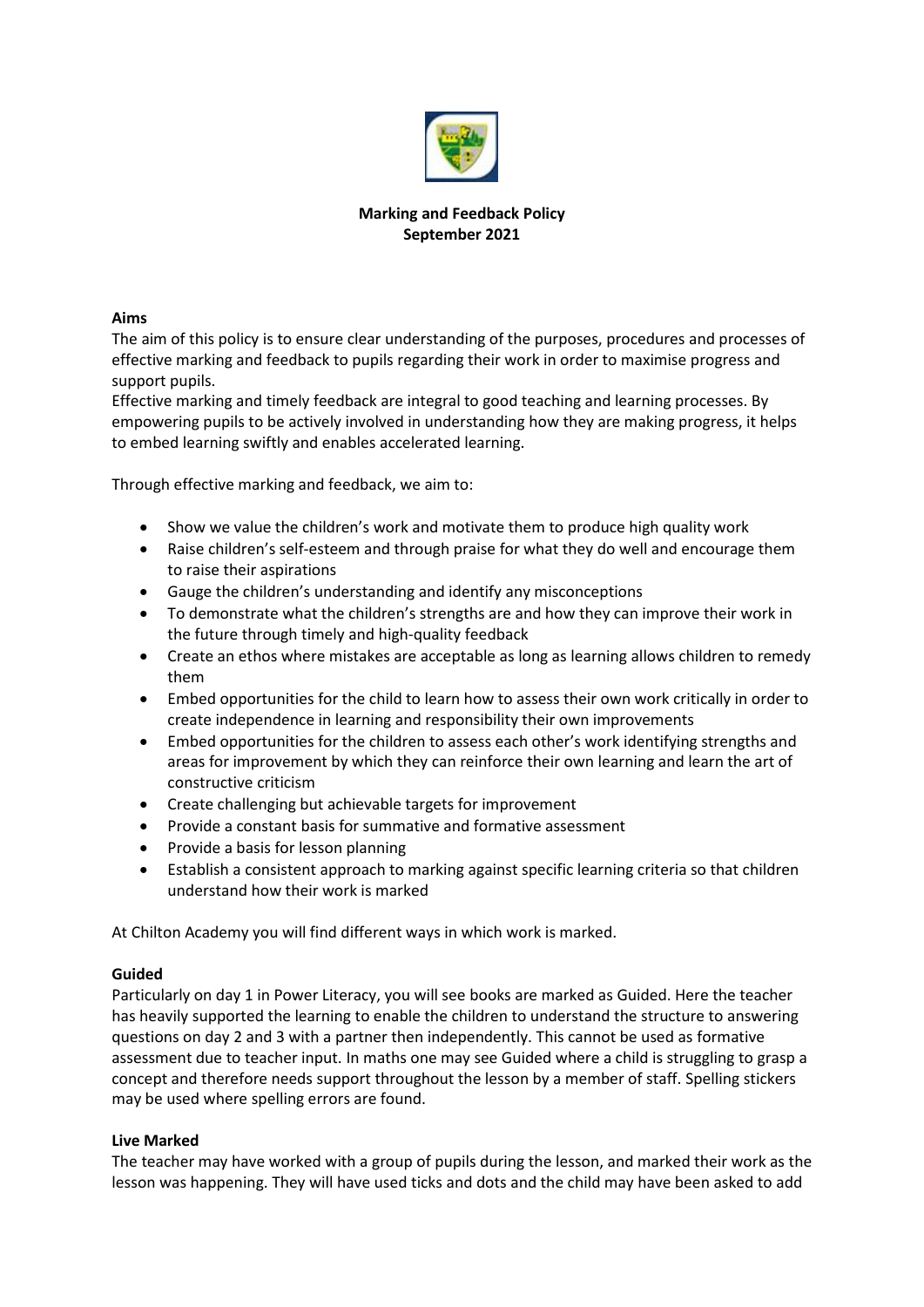extra information, or try a question again. You will see LM written by the teacher at the bottom of the work. They will not live mark the whole class – only ¼ per lesson.

## **LO met**

Where a pupil has met the Learning Objective a selection of books from the lesson will be marked as LO met. This work can be used towards formative assessment.

## **LO partly/not met**

Where a pupil has partly or not met the Learning Objective during the lesson, you will see work marked as LO partly met or LO not met.

Here the teacher will address the task later during afternoon intervention or in the next lesson (if the LO is the same).

Where the child has not met the LO, the work will be marked LO not met, then once the intervention has occurred, the teacher will write LO met and the date. This is to evidence that intervention has taken place to address gaps in learning.

## **Verbal Feedback given**

Verbal Feedback (VF) is given when the teacher has had a discussion regarding the child's work with the child during the lesson. The teacher will write VF given, and then create a bullet-pointed list of the issues that have been discussed by the child. These may include: understanding of LO, presentation or letter formation and handwriting. Again, only a small selection of books per lesson will be marked as VF given as staff will not have time to have quality, in-depth conversations with all children.

## **Quality Marking**

One in four pieces of work in each child's book should be quality marked. Teachers should focus first and foremost upon the **LO of the task**. The emphasis should be on both successes against the LO and an improvement need for the child. When quality marking, teachers should:

- Read the entire piece of work
- Use a green highlighter to highlight up to 3 examples of where the child has met the LO and write a clearly focussed comment linked to this
- Use an orange highlighter to highlight an improvement need, writing a specific improvement prompt which the child can respond to – there must be an improvement for the child to make to their work.

Children will be given time to respond to the comments they are given before they start their next piece of work. Feedback comments must be constructed to require a response by pupils, at an appropriate level of challenge.

In order to encourage pace, sometimes children will not get a chance to respond to feedback before they start their next piece of work. If this is the case, the children should respond on a post it note which can then be stuck in their book.

On Day 5 of Power Literacy (Writing Day), the teacher will:

- Highlight the scoring matrix in green according to which evidence is seen within the piece of writing, with corresponding green flashes within the work.
- Choose one SPaG focus, or content focus which cannot be seen (or needs strengthening) on the scoring matrix and highlight this in orange. Highlight on the work where this improvement could fit.
- Write a description of how the child could meet this SPaG or content focus, allowing the child time at the beginning of the next lesson to respond.
- Orange flash should (if needed) be heavily structured to ensure children grasp/achieve the SPaG focus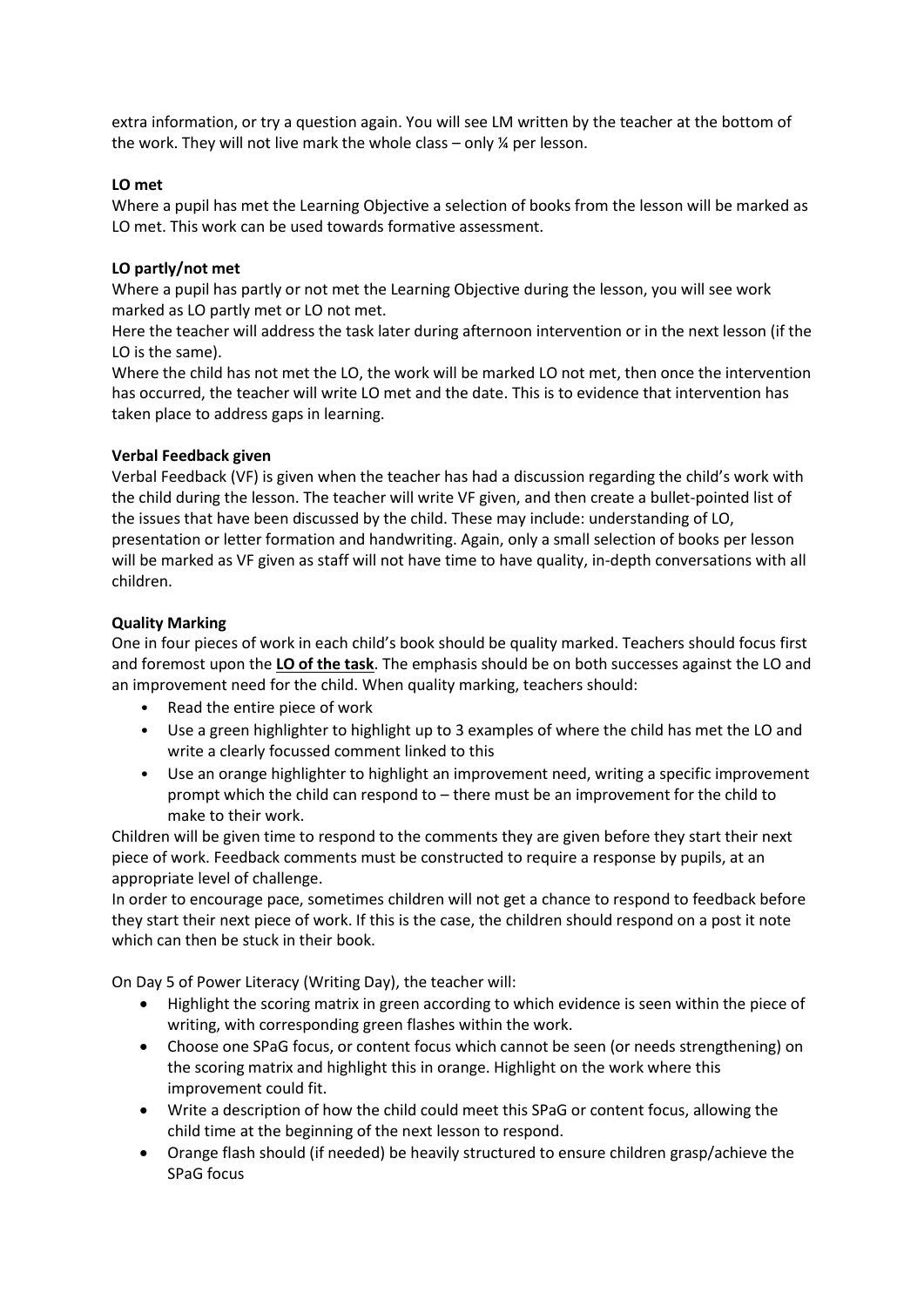Quality Marking will be seen in all year groups from Reception - Y6. If you are covering a class, it is your duty to mark quality mark at least 1/4 of the books. This work can be used as formative assessment and collected as evidence.

# **Self/Peer Marking**

On Fridays during WIK and during the Starter for 10 in maths children will peer mark – staff to ensure children do small ticks for correct answers and dots where incorrect. Children can self-mark their own homework, again ensuring this is completed neatly.

## NO OTHER PEER MARKING CAN HAPPEN IN LESSONS.

## **Non-negotiable Procedures**

- Teachers and teachers of PTL groups will mark children's work in red pen and initial all work.
- If the person marking the work is not the usual class teacher, they should also add their initials to the marking
- Support staff will mark children's work in red pen and initial
- Students mark in green pan and initial
- All marking should be written following the school handwriting policy in order to model correct letter formation and joins
- Green and orange highlighters should only be used when Quality Marking; they should not be used for any other marking
- Green flash after the completed work, then orange
- Incorrect spellings of days and months in the date should be picked up by the teacher with evidence of children practising the correct spellings. This may be not be evidenced as part of the Quality Marking procedure in KS1 or KS2 and should be carried out on spelling stickers
- Stickers, stamps and team points are encouraged to celebrate successes with children
- In Power Maths, ticks are to be used to indicate a correct answer with a dot used to indicate an incorrect answer
- Spelling corrections (a maximum of three per piece of work) should be addressed and children are required to copy out the correct spelling three times. This can be ca done as part of the quality marking process in EYFS only. In other year groups spelling will be addressed separately (unless the LO is a spelling LO). Staff to use the correct spelling sticker format to ensure a high standard of presentation
- If you teach it, you mark it
- Work should be marked before the children receive their books again
- No work should go unmarked
- Children should never be given a red pen and be asked to mark books
- A range of marking MUST be evident.
- Spelling should not be the focus of an orange flash in KS1 or KS2 (unless the LO is a spelling LO).
- All books (including sketchbooks) should be marked
- **You must ensure the children's work is checked thoroughly – staff will be held to account where multiple mistakes are made where work has not been marked correctly.**

### **Responsibilities**

It is the responsibility of the class teacher to ensure that this policy is consistently carried out, including enabling pupils to respond to feedback tasks.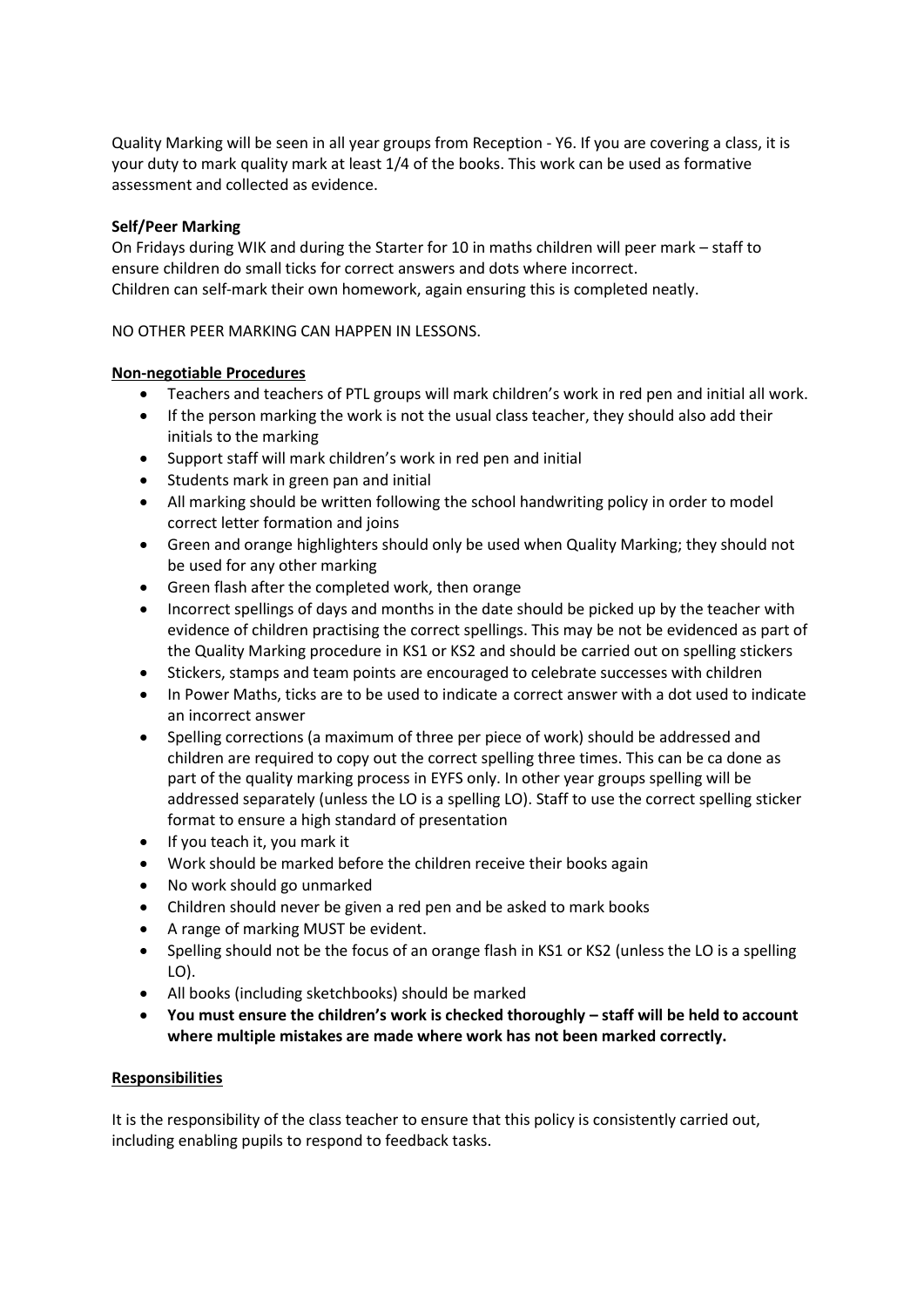It is the responsibility of all staff working with pupils to ensure the marking code is consistently adhered to across the school, where the policy is not being adhered to please ensure a member of the SLT team are informed.

Each curriculum team leader has the responsibility for monitoring that the policy is being consistently carried out in their particular subject area. Likewise the SENDCo has responsibility to ensure the policy is appropriately adapted and implemented for SEND pupils. This includes reference in Support Plans and agreements as appropriate.

It is the responsibility of the Literacy Lead to ensure this policy is followed in Literacy/SPaG books. It is the responsibility of the Maths Lead to ensure this policy is followed in Maths books.

Curriculum Leads to ensure the policy is followed in Foundation subjects. Assistant Headteacher to liaise with the Subject Leaders and to feed back to the Headteacher and Governors on the implementation of the policy, its consistency across the school and the impact it has upon progress each term.

It is the responsibility of the Headteacher to ensure that effective marking and feedback is monitored and evaluated as part of the quality assurance of teaching and learning across the school.

#### **Reviewed: September 2021 Next Review: September 2022**

## **Adopted by Governing Body March 2022**

### **Examples of good practice.**